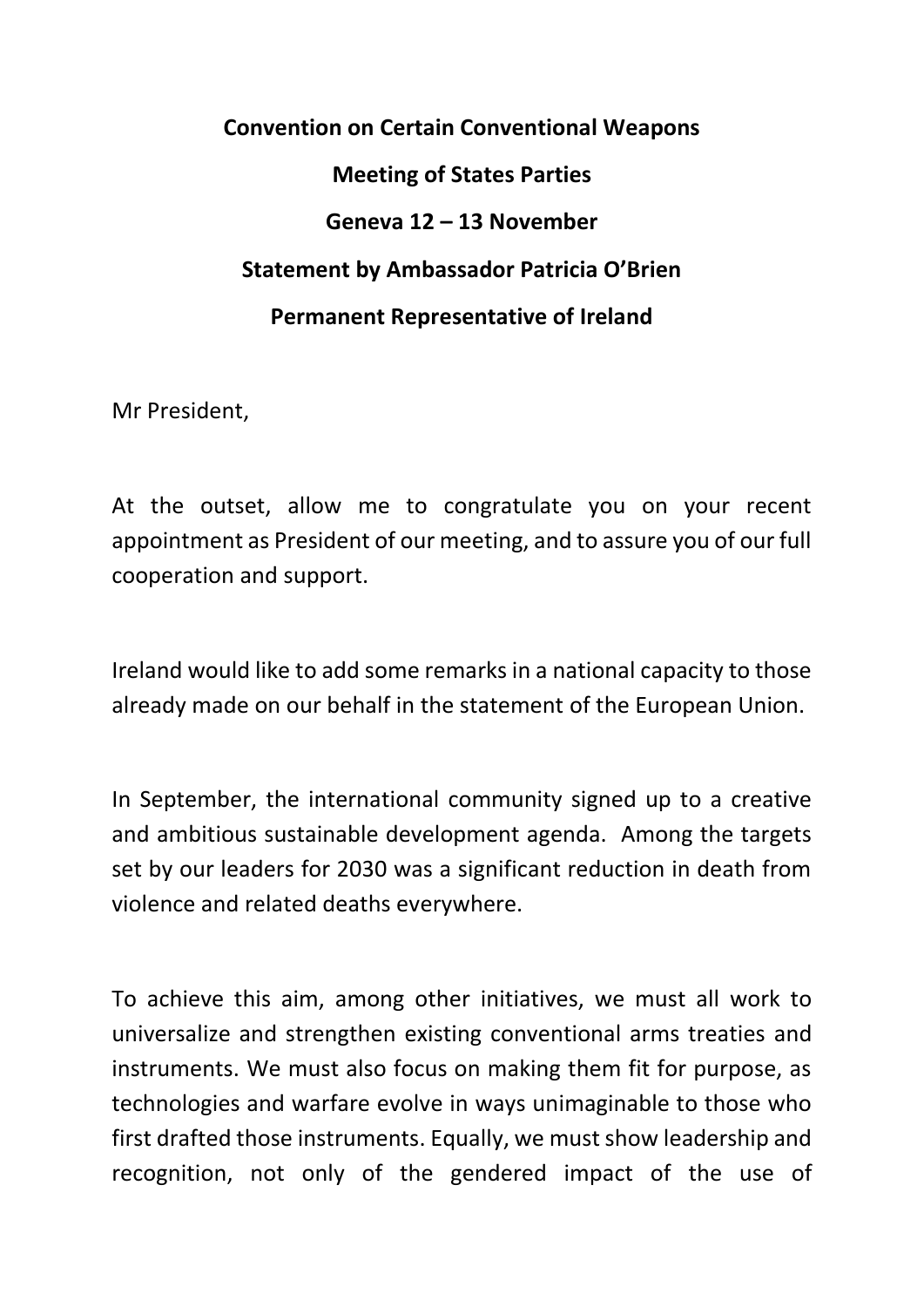conventional weapons, but also of women's agency, as a powerful force for change.

The mandate of the CCW is at the heart of our debate on how to control and regulate the use of Conventional Weapons. Ireland continues to promote and encourage all States to join the Convention and, where applicable, its additional Protocols, including Amended Protocol 2. We welcome the new adherents to the Convention since last year, and commend the efforts which the ISU and States Parties have been making in that regard. Universalisation of the CCW remains a priority for Ireland and we look forward to the discussion later in our meeting on how this can be further promoted and achieved.

I would like now to address some particular concerns which Ireland has in relation to current challenges in conventional weapons law. These relate to the matters which come within the mandate of the CCW, both at this meeting, and, looking forward, to the Review Conference next year.

Mr President,

Ireland views the question of Mines Other than Anti-Personnel Mines (MOTAPM) as one of increasing humanitarian urgency. We were pleased to co-fund, with the United States, the study on this question which was presented to last year's meeting of States Parties. We welcome the initiative of UN ODA, UNMAS and GICHD to host an informal meeting on this issue last Friday, which we were pleased to attend. During that meeting, we heard further shocking testimony of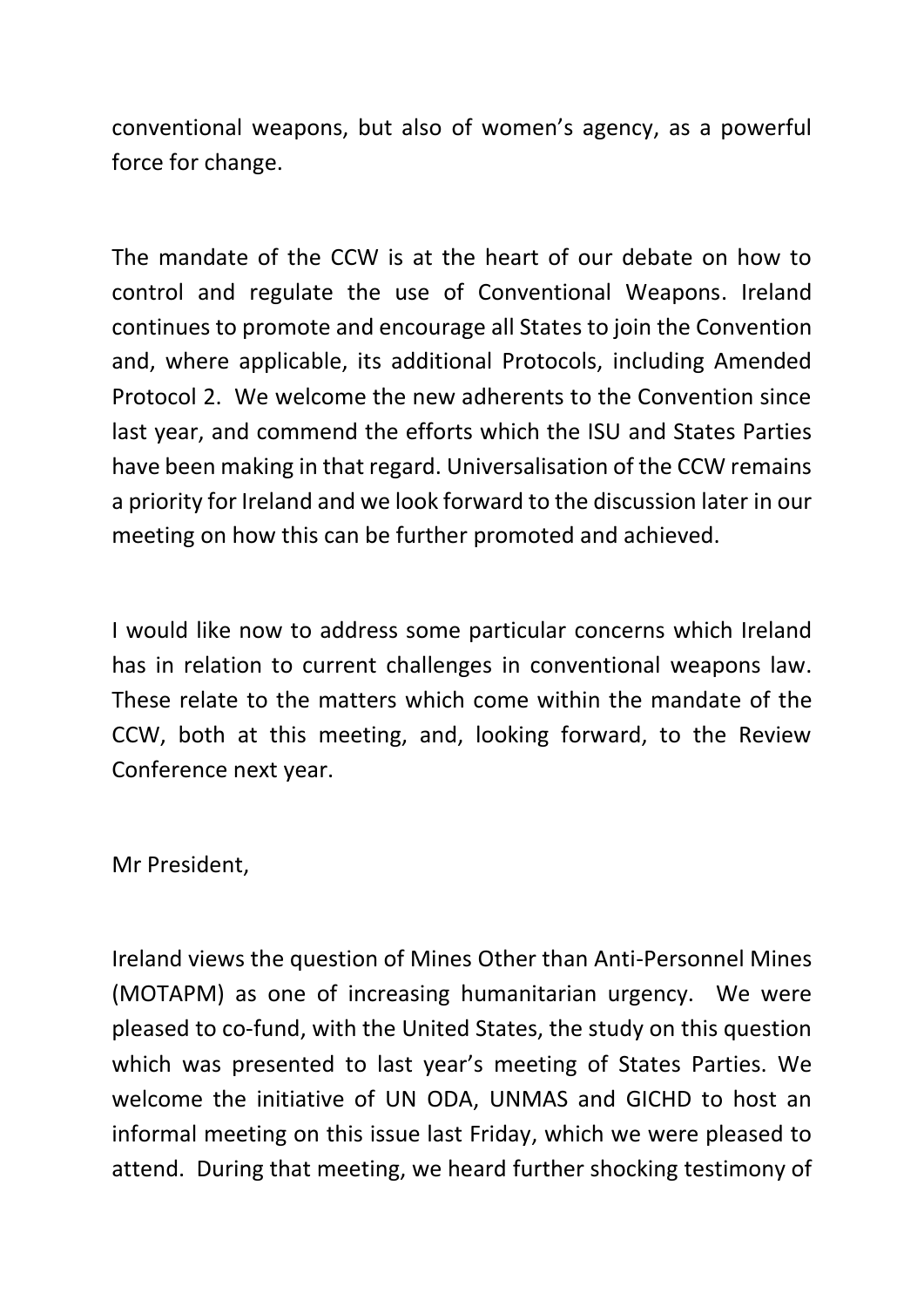the casualties and economic harm which these weapons are causing on a daily basis in countries like; Afghanistan, Cambodia, South Sudan and Libya.

The applicability and adequacy of International Humanitarian Law with respect to MOTAPM was also addressed. The meeting clarified that, while the use of MOTAPM is regulated by the general rules of International Humanitarian Law, amended Protocol II remains the only source of specific regulation on the use of MOTAPM. APII does not adequately address key issues regarding detectability and active life of MOTAPM. We are also mindful that a major future armed conflict between larger, military powers could lead far more widespread use of these weapons and far greater humanitarian damage than we are dealing with at present. It is our view that it is time to remedy this significant lacuna in IHL. Ireland would wish to see the States Parties engage seriously now, and during next year's Review Conference, on how the CCW can take this work forward in an inclusive and cooperative manner, without pre-judging the outcome in any way, in order to address the humanitarian harm arising from MOTAPM use.

Mr President,

The drafters of the 1977 Geneva Convention recognised that constant evolution and technological progress would also require the vigilant exercise of responsibility, to ensure that new weapons, means and methods of warfare are not in violation of relevant international law, including international humanitarian law. Ireland would like to mention in this respect, our consistent view that the use of "Drones"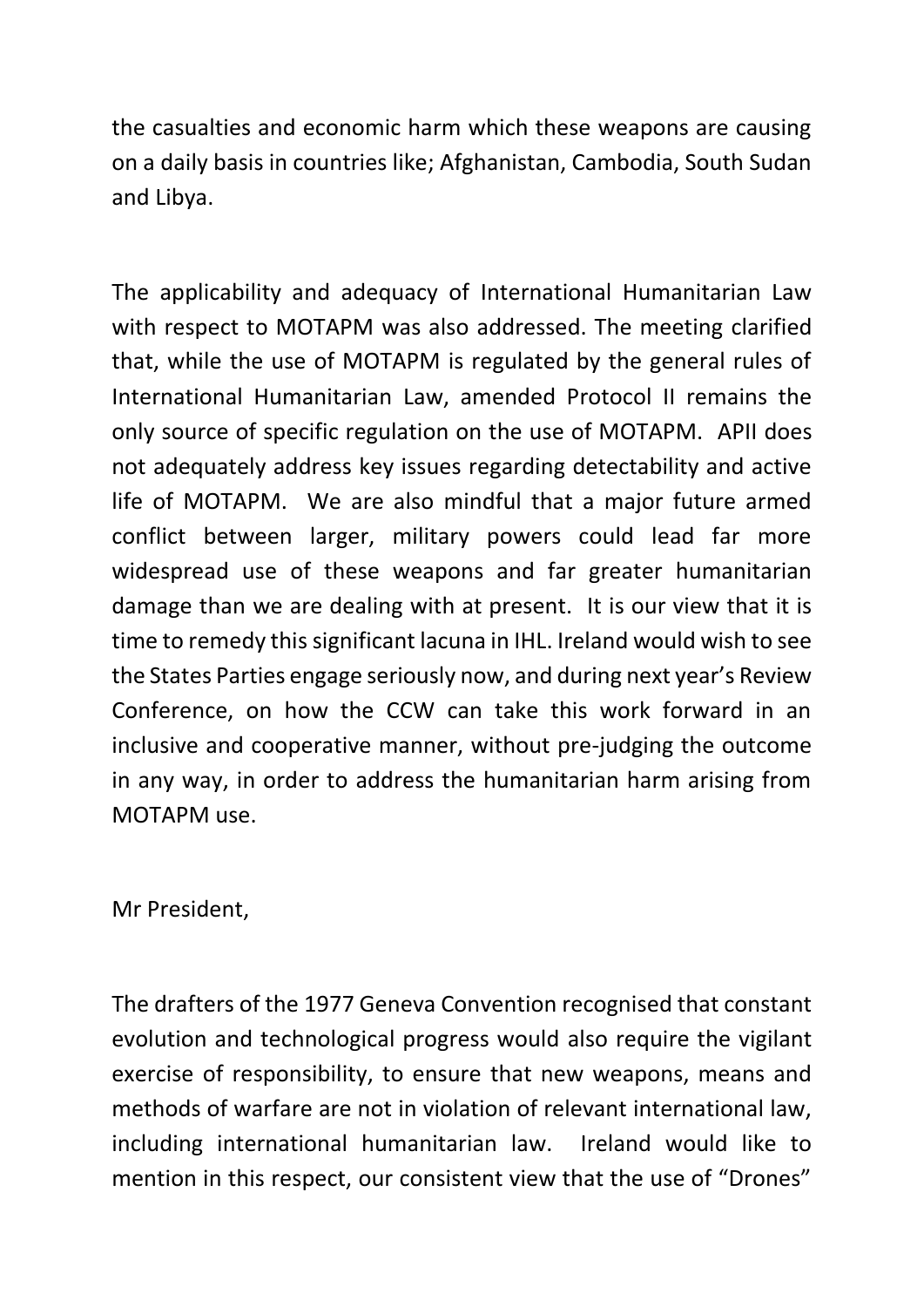or unmanned aerial vehicles (UAVs) must be in accordance with international law, including international human rights and humanitarian law. We welcome discussion of this topic, including the relevant principles and norms of international law across both CCW and human rights spheres.

My delegation is concerned at recent reports of the use of incendiary weapons in armed conflict and we would like to reiterate the need for all parties to conflicts to comply strictly with CCW Protocol III. The continued applicability and relevance of Protocol III is an issue appropriate for further consideration at next year's Review Conference.

Ireland would also wish to reiterate concern in relation to the use of Explosive Weapons with a Wide Area Impact in Populated areas as a growing challenge for international humanitarian law. We would like to thank Austria for organising with OCHA the Vienna meeting last September, in which we were pleased to participate.

It is clear to us that the escalating civilian casualty rates arising from the use of Explosive Weapons with a wide area impact in populated areas presents a significant challenge, which the international community must address. We strongly encourage maximum compliance with existing International Humanitarian Law, in particular the relevant provisions of Additional Protocol 1 of 1977 to the Geneva Conventions. In addition, Ireland believes that there would be value in the further exploration of how to minimize civilian harm, in particular by addressing the secondary and tertiary effects of use of these weapons, and by clarifying our understanding of what constitutes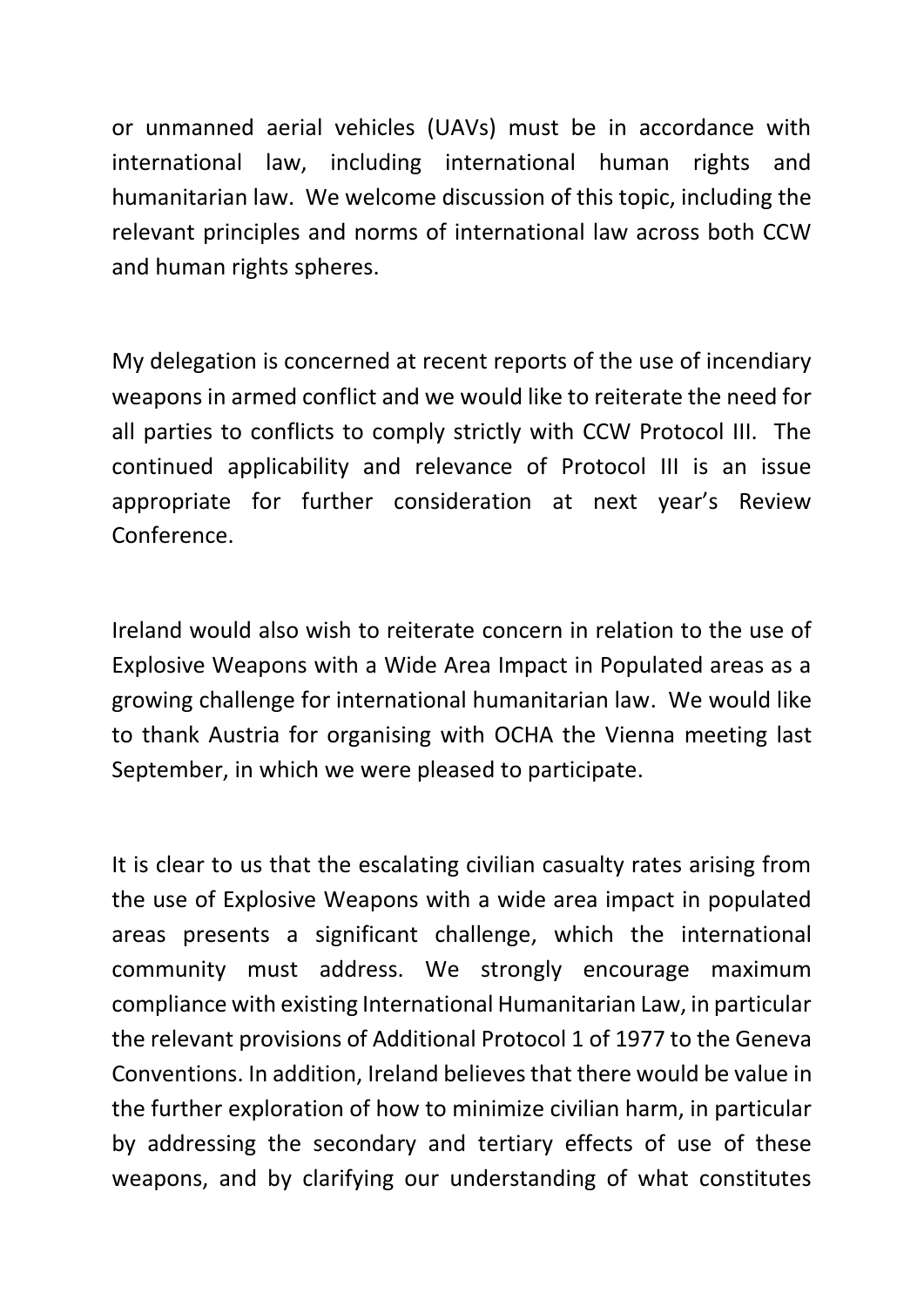protected civilian objects during an armed conflict. This could also be an issue which the CCW could consider.

Finally, I would like to briefly address the question of Lethal Autonomous Weapons Systems. Ireland shares with civil society the concerns raised in relation to this issue. We welcome the active consideration of the matter at the CCW and the suggestions which are being made on how to take this work further, including through the establishment of a group of Governmental Experts and also at the Review Conference.

We would like to thank the French and German Chairmen of the two expert meetings held in 2014 and 2015, for their excellent conduct of these meetings. The expert meetings successfully identified many of the technical aspects raised by LAWS, but also highlighted the fundamental legal, ethical and societal concerns which development of such weapons systems would present. I would like to acknowledge here also the tireless work of civil society which, in this as in many other fields, has been so influential in highlighting and bringing this issue to the attention of the international community.

Ireland's starting position in relation to Lethal Autonomous Weapons Systems is that weapons should remain under effective Human Control. We agree that it is important for clarity and to move discussion forward to give consideration to the technical and defining characteristics and principles of these weapons systems. Nonetheless, we feel that the debate should be centred in International Humanitarian Law and also in International Human Rights Law. The technical aspects of our debate, and any development of these technologies, should take place against that framework. We